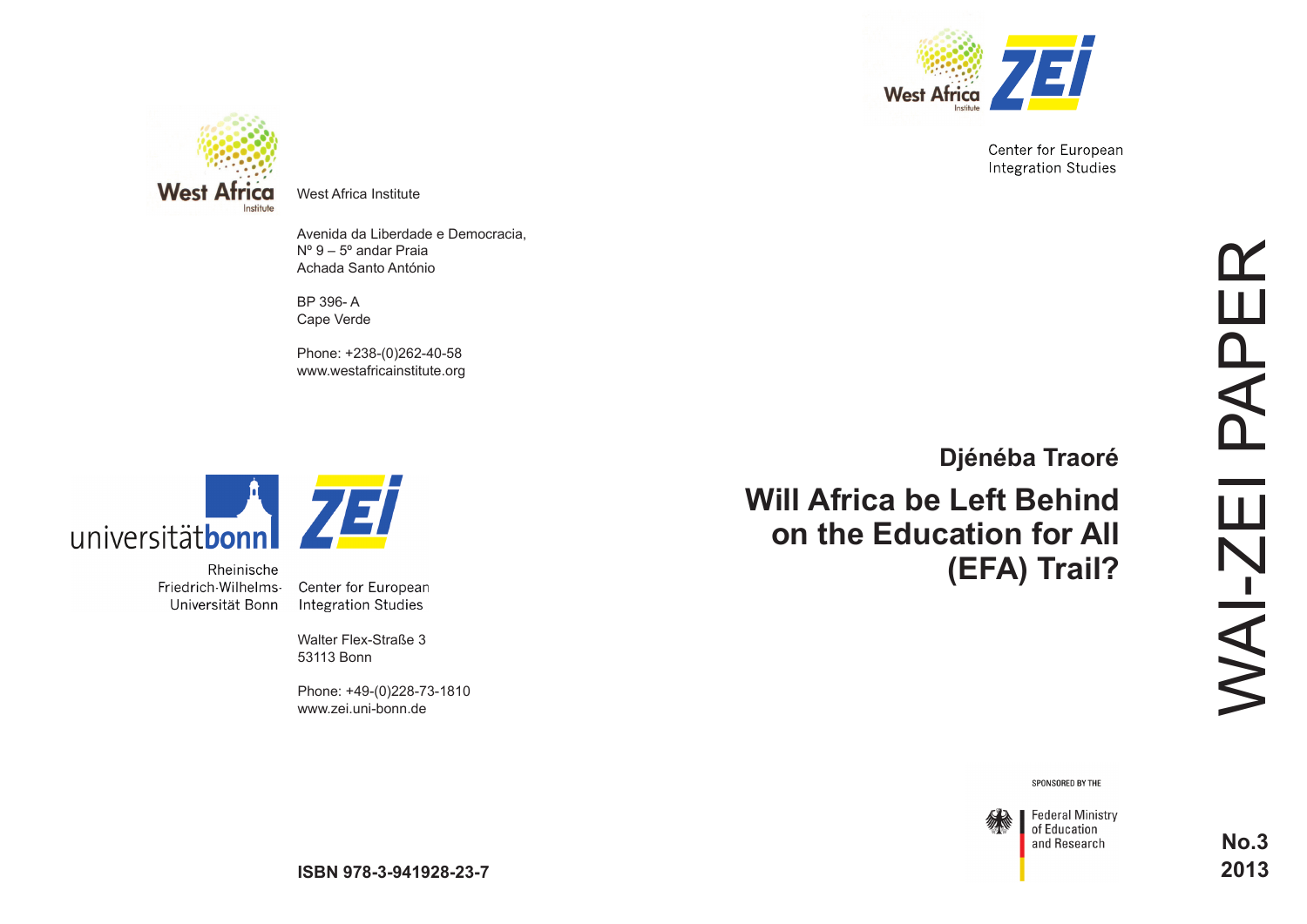# *Djénéba Traroré*

# *Will Africa be Left Behind on the Education for All (EFA) Trail?*

#### *Introduction*

It is generally admitted that education is one of the major keys to sustainable development. Thus, the concept of education has grown worldwide to a tool for enhancing equality and justice for all. African states in particular need relevant and effective education systems that can benefit every single child in order to assure better social and economic life for the citizens. In its many declarations, the United Nations emphasize the right to education as one of the fundamental human rights. Furthermore, the UN declares that illiteracy is one of the most important obstacles to economic, political and social development. Education as a universal right has occupied a major place in international agreements and conferences since 1945 (International Declaration of Human Rights). The International Decade of Women (1975-1985) aimed to address issues impeding progress of women especially those relating to education. Noteworthy also is the Convention on the Rights of the Child adopted by the United Nations General Assembly on 20 November, 1989 in sections 28 and 29. The African Charter on the Rights and Wellbeing of the Child adopted by the Organisation of African Unity (section 11), reinforced the above resolutions with the call to eliminate all forms of discrimination against women and girls. In 1990, four affiliate organisations of the United Nations (UNESCO, UNICEF, UNDP and the World Bank) organised a meeting in Jomtien, Thailand, to reach an understanding which translated to a world declaration, namely, the commitment of intergovernmental organisations, NGOs and individuals, to the right to education for all. This paper begins by taking a hindsight perspective on EFA. This is followed by a status report on achievements on the quest to attain EFA. The concluding section focuses on the challenges and the road ahead.

#### **Djénéba Traoré**

Djénéba Traoré is Director General of the West Africa Institute (WAI) in Praia, Cape Verde. She was Rector of the University of Literature, Languages, Arts and Humanities in Bamako (Mali) and Regional Coordinator of the Educational Research Network for West and Central Africa (ERNWACA). Djénéba Traoré holds a PhD from Humboldt University in Berlin. She has also been a visiting fellow at the University of Bloomington, USA, with a Fulbright scholarship. Beyond her research on regional integration, she is specializing in education analysis and African literature.

**A first version of this WAI-ZEI Paper has appeared in the Journal of the Institute for African Culture and International Understanding, Vol. 2, No. 2, April-June 2013, pp. 4-9.**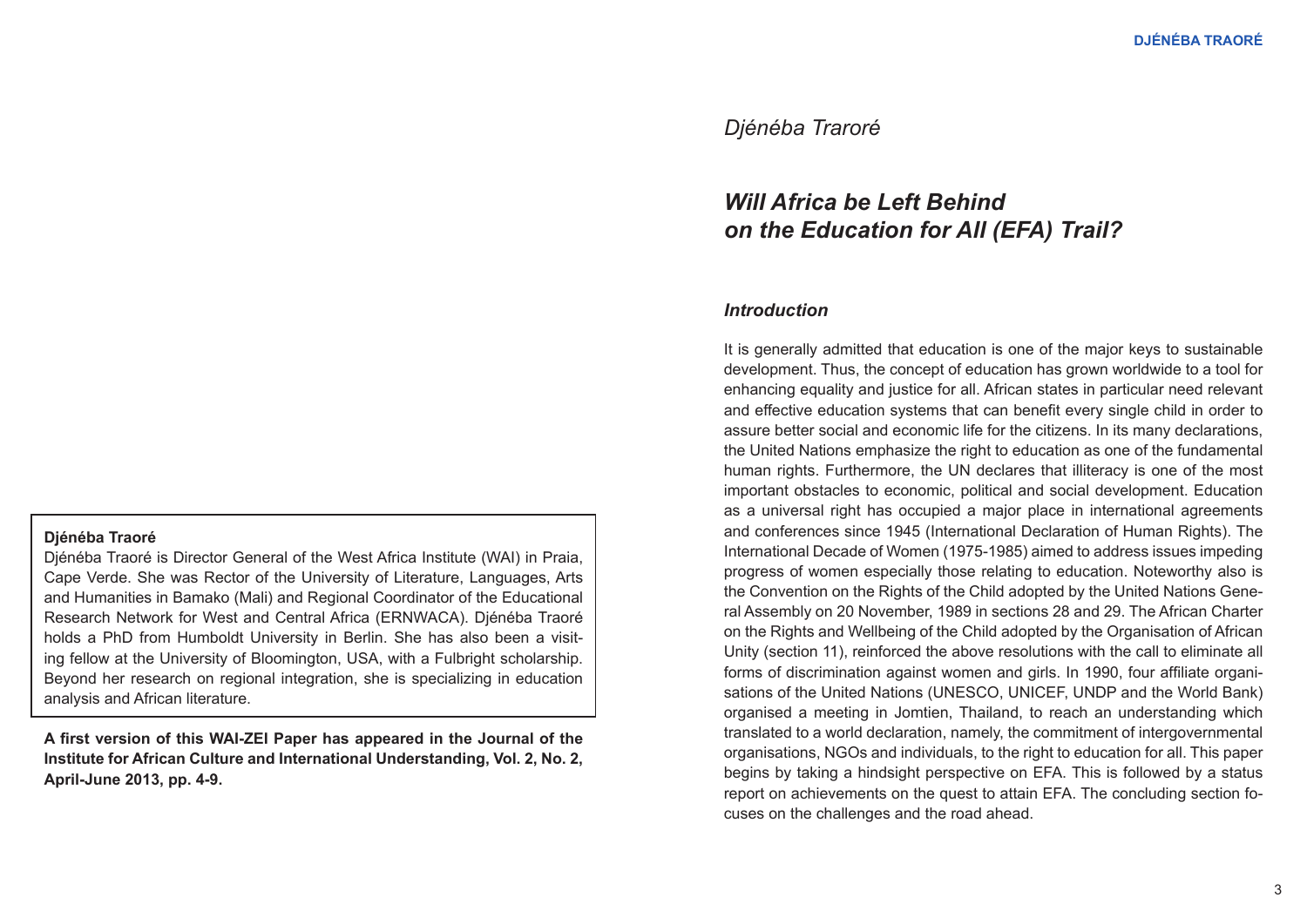# *An Optimistic but Wobbly Beginning*

In March 1990, the Jomtien (Thailand) World Conference on Education for All (EFA), adopted the historic decision to universalise primary education and eradicate illiteracy before the year 2000. Given that this resolution remained for 10 years at the level of good intentions, UNESCO organised in Dakar, in April 2000, a World Forum on Education which adopted an Action Framework committing the governments of 181 countries that were present, to create conditions for quality basic education for all before the year 2015.

Education for All aims at providing access to quality education and training to all by the year 2015. EFA has the following six objectives:

1. Develop and improve in every way, the protection and education of little children and notably, the most vulnerable and disadvantaged.

2. Ensure that by 2015 all children, especially girls and children in difficulties and those belonging to ethnic minority groups, should have the possibility to access compulsory free, quality, primary education and to go through right to completion.

3. Meet the educational needs of all youths by ensuring an equitable access to adequate programmes with the objective of acquiring knowledge as well as necessary skills to cope with everyday life and participate as active citizens.

4. Improve adult literacy rate by 50%, and notably that of women, by 2015, and ensure for all adults an equitable access to basic and permanent educational programmes.

5. Eliminate disparities between genders in primary and secondary education by 2005 and institute equality in this domain in 2015 by ensuring especially for girls, a balanced and unrestricted access to an efficient and quality basic education.

6. Improve in all aspects, the quality of education such as to obtain for all recognised and quantifiable learning results - especially in reading, writing and arithmetic, indispensable skills for everyday life.

Ten years after Dakar, the Summit on Millennium Development Goals held in New York from 20 to 22 September 2010. In an optimistic view, the Summit indicated that 13 African countries had already attained or would achieve Universal Primary Education (UPE) by 2015. In spite of this optimism, it is becoming increasingly clear that at the approach of the 2015 deadline, progress made by Sub-Sahara African countries at the basic education level appears to be precarious given dwindling financial resources. What are the causes of this situation and how can the difficulties be handled? If a critical analysis of the level of achievement of EFA in Africa is undertaken, it would be easy to observe that many factors related mainly to history, geopolitics, economics and culture are at the heart of this state of affairs.

The objectives of Education for All (EFA) fall within the framework of the main recommendations of the Millennium Development Goals (MDGs) which provide that education is an individual right, and quality education a basic right (UNESCO, 2008; 2011). Following these declarations and given the commitments taken by states, it could be observed that the number of children attending primary school has significantly increased since the year 2000. The enrolment rate of girls in schools is higher than ever, the budgets allocated to education have increased significantly. Yet, there are other gains. The number of children who have never attended school in the world has dropped significantly, from 96 million in 1999 to 72 million in 2010. Countries that have witnessed the highest school attendance rates in primary education are those that generally increased public spending in education. Indeed public spending on education has increased by more than 5% a year in Sub-Sahara Africa and South and West Asia, two regions which were the farthest from meeting the objectives of EFA.

# *Some Contending Issues*

Education For All in terms of access, retention and completion at the primary level is difficult to achieve on the African continent, just as many other rights especially in situations where there is shortage of human, material and financial resources. Furthermore, it has been observed in many African countries that there is a certain delay in the introduction of the true practice of democracy, good governance and transparency in public management. Obviously, there is a real lack of political will in many African countries with regard to EFA. The ratification of international agreements by African Heads of State would have been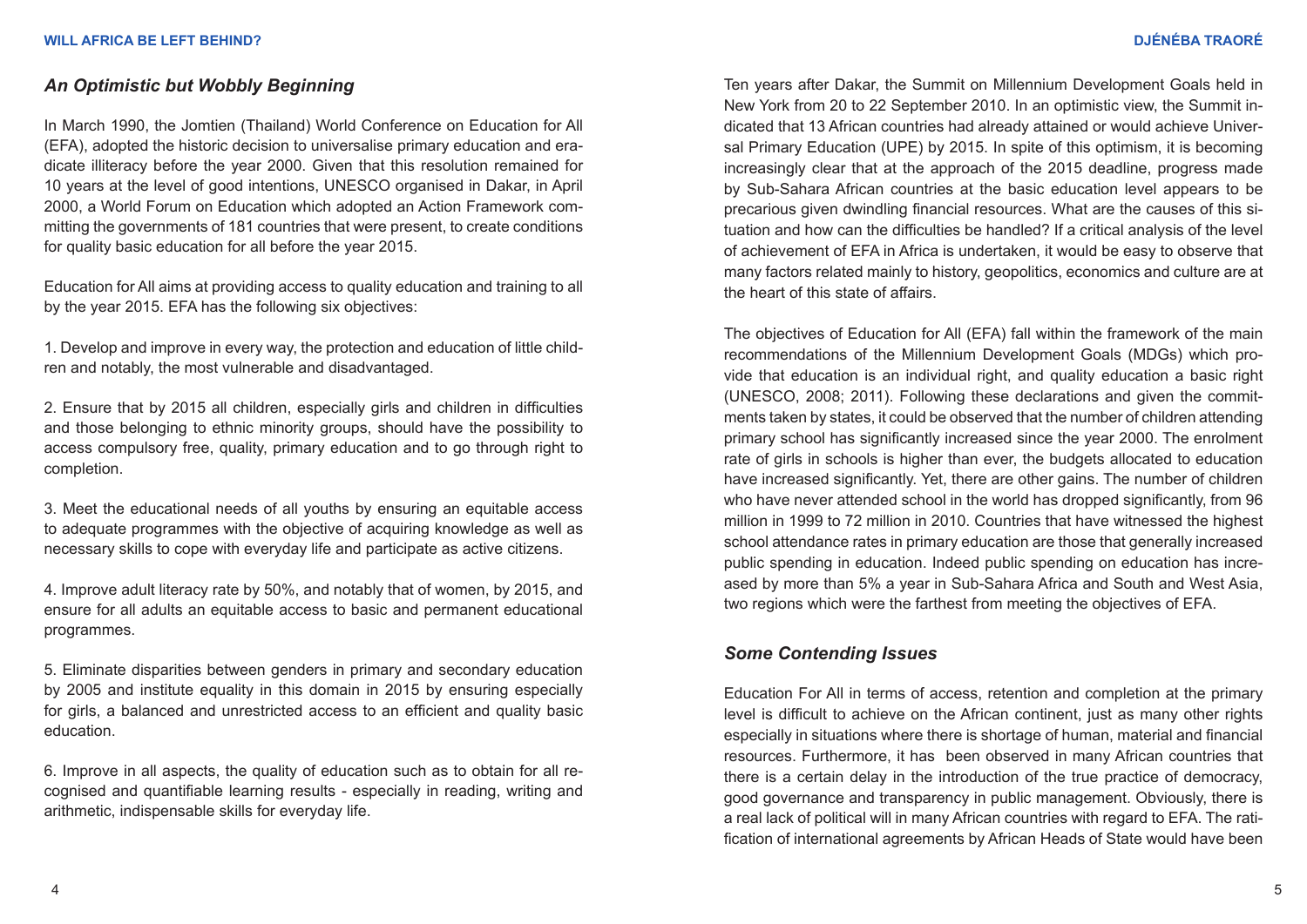#### **WILL AFRICA BE LEFT BEHIND? DJÉNÉBA TRAORÉ**

an opportunity for them to make their presence felt on the world political scene but this is not the case. It is equally observed that legislative texts in African countries are well conceived and drafted according to international expectations, but their application remains highly problematic. Thus, it is not surprising that despite the good intentions shown by many Heads of State to universalize primary education, there are still in many countries in the world and notably, in developing countries, a net drop in school output through indices such as a high rate of repetition, poor performance in public examinations and a wide disparity in performance between rural and urban areas (UNESCO, 2011).

It is unpleasant to note that in 2012, there were still over 70 million children, mostly girls, who were deprived of primary education. UNESCO envisages that in 2015, there shall still be 56 million children who will be excluded from basic education. Given that today about 70 million children are not attending school, with decreasing national budgets and plummeting bilateral and international aid, the achievement of Universal Primary Education (UPE) by 2015, which is one of the Millennium Development Goals fixed by the United Nations, will be almost out of reach. Still with regard to negative trends, the poor nature of educational services, the high rate of school fees as well as the high rate of adult illiteracy, are some of the factors that limit the chances of achieving EFA by 2015. In spite of the progress so far realised in this domain, it is important to note that equity between girls and boys is still a serious concern, as well as disparities between urban and rural areas. In addition, in most public schools, the teacher/pupil ratio is equal to or more than 1/100. The above report also assesses the progress made in order to achieve the six objectives of EFA as defined in Dakar, in 2000. Meanwhile, the UNESCO Institute of Statistics (UIS) which is a key member of the EFA monitoring team, has provided statistics and analyses that constitute the basis of this paper.

#### *The Burden of the Colonial Past*

Although, it is frequently cautioned that Africa should desist from laying blame for its under-development on its colonial heritage, such ascription cannot be altogether avoided. In Africa, the concept of "modern school" is closely related to the colonial period. One of the reasons why many Africans have for long rejected what they called "white man's school" is certainly due to the fact that this institution imported from the West was considered as means of acculturation linked with cruel moral and physical repression for African children. This trauma which was still alive in the minds of Africans during the early years of independence and long after, led to the design and implementation of educational reforms that aimed to "Africanise' school curricula by including national languages as the means of teaching and enhancing African history and culture. To measure the extent and sense of these reforms, we should recall that in the former colonies, particularly the French, the use of mother tongue was forbidden by school rules, subject to indepth corporal punishment and serious humiliations. Furthermore, the history and culture of the African continent was repudiated by the colonial masters who, it should be recalled, had invaded Africa under the cover of a civilisation mission that aimed to save the "lost souls" of "these poor savages". During the colonial times, the few Africans who had been to school (for the most part through force), were basically taught the history of the colonial masters, who in turn considered school a "necessary evil", given that school could cause a change in mentalities and lead to an uprising against established order. In order to get back their bearings, it is vital for Africans to "get rid of their old demons" and turn to the realities of today, in order to build a better future for the next generations. Africans have to stop behaving as helpless victims and as of necessity, come out of the vicious circle of lamentations and fruitless accusations of the colonial period. The past should serve as experience and be used as a springboard for progress and not seen as an impediment (Ki-Zerbo, 1976; Kake, 1978).

# *Supply and Demand Gap of Teachers*

A formidable impediment to achieving EFA targets in Africa is teacher quantity and quality. One of the main causes of the shortage of teachers in schools is that in very many African countries, mostly Francophone, the recruitment of teachers from pre-school to higher education was from 1980, subjected to a highly selective and restrictive competitive entrance examination. This was necessary to meet the requirements of the World Bank and the International Monetary Fund (IMF) through the Structural Adjustment Programme (SAP). The national education budget for the training of teachers in many African countries is still too little.

Thus, the ADEA Bamako+5 conference held at the end of 2009 placed emphasis on the need to train an additional 4 million contract teachers to fill the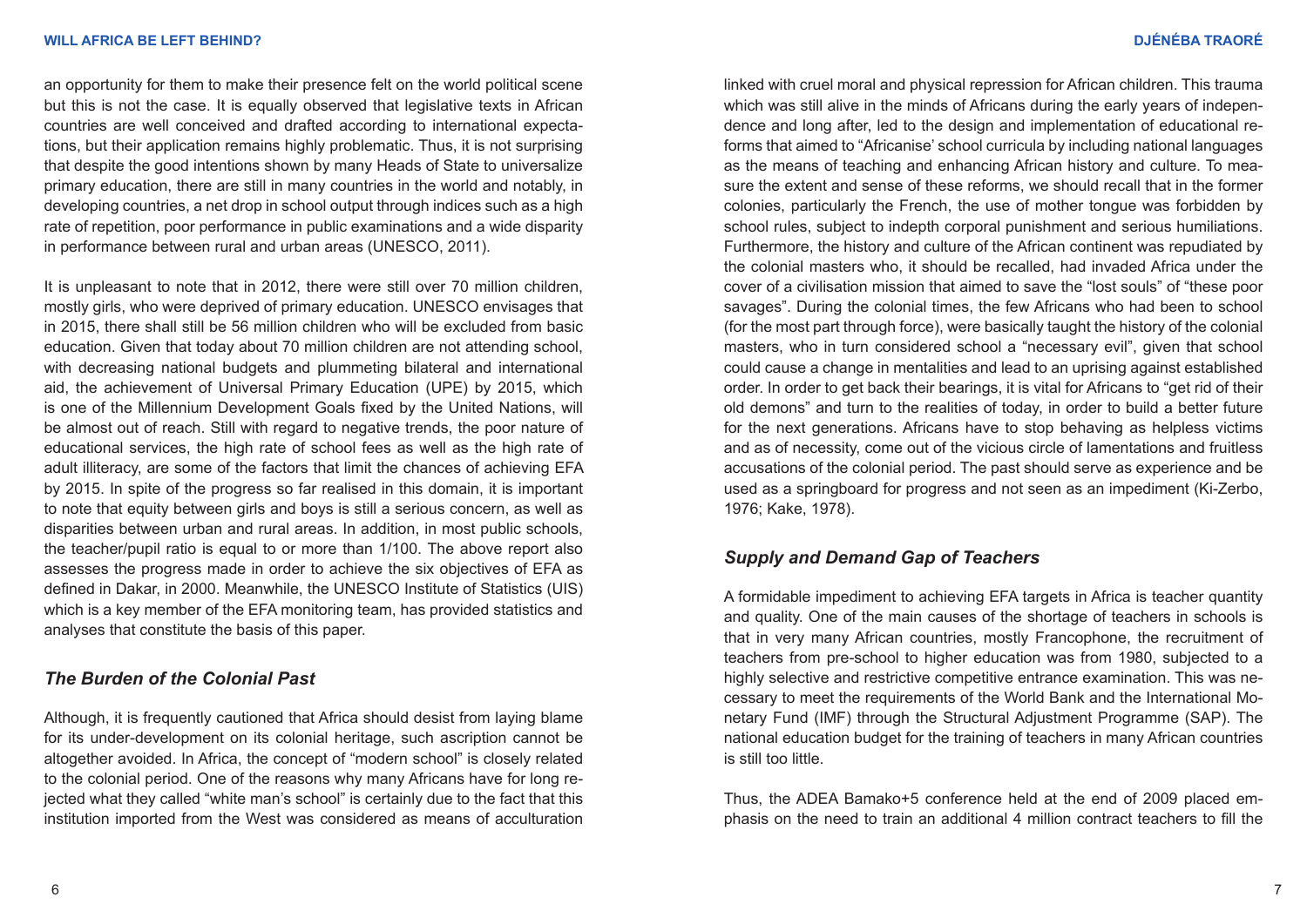gap at the level of basic education. The world today needs about 11 billion US dollars a year to meet EFA objectives. Due to economic and financial crisis, it is obvious that rich countries will not continue to provide the necessary financial support. It is difficult to make people understand that expenditure on education should not be considered as a burden, but as an investment in the future. Even though it is unanimously recognised that education is the key to development and that access to education is an inalienable right for all human beings, still many countries do not devote enough financial resources to attain EFA objectives especially the improvement in the quantity and quality of teachers. The sharp increase in school enrolment which was the logical consequence of the Jomtien and Dakar conferences occurred to the detriment of quality educational systems. The acute shortage of teachers has led governments to take alternative decisions not based on sound pedagogic principles, such as double division, double part-time teaching and recruitment of part-time teachers without any initial training. The abandonment of quality has led to an abnormally high rate of failure, exacerbated in many countries by a high percentage of obligatory promotion to the next class at the level of basic education. In some instances, governments fix the number of pupils that should move to the next class each year at 85% no matter their class performance.

Another impediment to educational progress especially towards attaining EFA is dilapidated infrastructure. In spite of the efforts of African governments and technical and financial partners to develop school and university infrastructure, dilapidated buildings and school plants remain a major challenge. In addition, we notice in many African countries, a tremendous shortage in quality teachers. The economic crisis of the 1960s caused a brain drain of the best African teachers towards Western countries where they can get better opportunities than in their countries of origin. We also noticed poor internal and external efficiencies. As for internal efficiency, blame has been levied on the lack of school teachers and senior lecturers, the lack of classrooms, of amphitheatres and didactic materials, poorly equipped laboratories and a lax administration. In the case of external efficiency, many degree holders are unable to find jobs due to the fact that course contents do not take into consideration the issue of professionalisation. Finally, the lack of finance provided to state universities poses enormous problems. In many African countries, the state is the only source of finance, which in large part is inadequate and universities are left to generate the necessary financial resources to ensure their operation. The globalisation of education at all levels of the educational system requires the rethinking of pedagogies, methodologies, curricula as well as the methods of imparting knowledge. It is unquestionable that we are presently living in a knowledge-based society where competition is the watchword. Importance is accorded to those who possess knowledge and who especially know how to impart it.

# *Poor School Attendance by Girls*

There can be no development without the effective participation of women in the process of wealth creation. In the 1980s, enrolment of girls witnessed an unprecedented growth. In effect, everywhere in Africa, we noticed a strong mobilisation for girl/boy parity, especially at the primary level. The level of enrolment of girls increased considerably between 1990 and 2000 in regions where gender inequality was most pronounced, such as in Sub-Sahara Africa, Arab countries and South and West Asia. However, this quantitative development of school enrolment of girls is limited to basic education, beyond which inequalities between sexes remain. We should point out various dimensions of inequality with regard to the exercise of the right to education for girls such as some family, social and cultural constraints. In many African countries, there is still a strong cultural preference for boys with a serious negative impact on gender equality. Early marriage is a hindrance which retards the education of girls. HIV/AIDS epidemic, wars and poverty are equally important as factors to be considered in the rights to girls' education (UNESCO, EFA GLOBAL Monitoring Report: Gender and Education for All, 2003/4).

# *Private Participation*

Private participation in education is a worthwhile issue in discussions on EFA in Africa. In the 1980s to 1990, Africa witnessed a quantitative leap in the privatisation of the educational system. Privatisation contributed on the one hand to absorb a significant part of those that public schools lacked the capacity to admit. On the other hand, it enabled teaching conditions to be improved, offering to learners a more appropriate environment in terms of enrolment and didactic materials. However, in some African countries notably, Francophone, the private sector has not been able to develop itself autonomously due to a lack of initiative, innovative spirit and the fear of taking risk and as such the growth of private schools still largely depends on state financing.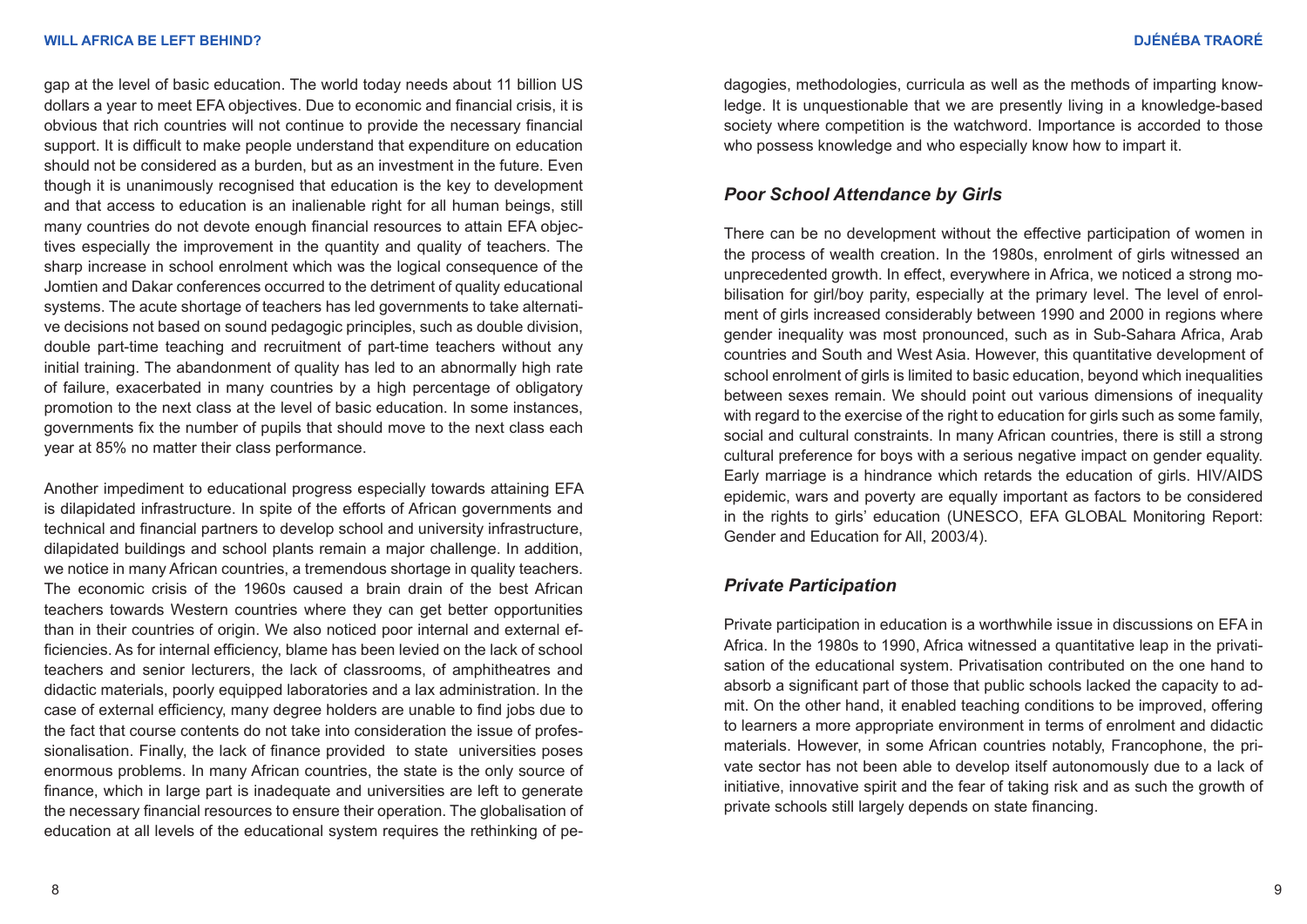# *Information and Communication Technologies (ICTs)*

Our stress in this section is on the role of ICT in enhancing efficiency of the educational system for the attainment of EFA goals. The 21st century is undoubtedly marked by the emergence of knowledge-based society, born of the technological revolution, especially in the domain of Information and Communication Technologies (ICTs). The manner and rapidity, with which knowledge is produced, configured and disseminated plays a key role in innovation and competitiveness. A redefinition of education, knowledge and development adds to this transition towards a knowledge society. What does it mean to be learned today? Emerging knowledge society requires a close link between the various forms of education and development in the local, national, and global contexts. ICT integration in education can significantly improve the quality of teaching and learning. The Word Summit on Information Technology (WSIS) organised in November 2005 in Tunis and in February 2013 in Paris by the United Nations aimed in a large measure to demonstrate that the African continent is basically part of this major evolution which is transforming our current civilisation into an information and knowledge society.

Computers have and are changing the way we live, learn and work. In effect, no technological innovation in the world has been able to change our way of life and work as rapidly and radically as computers. Today it is no longer an issue of proving whether the inclusion of ICT may contribute to the improvement of the quality of education in Africa, for no scientific study puts such into question, but to determine the ways and means for the sustainable pedagogic use of ICT in schools. This is equally a way to open and adapt schools to the job market wherein the computer has become indispensable (Traoré, 2008). Despite the positive impact of the computer, its use is still facing resistance from many people and the educational system as a whole. Some of the skeptics underestimate and even deny the positive impact of computers in the improvement of the quality of education. On this basis, the following question comes to mind: How can an educational system ignore the importance of these innovative machines?

# *Efforts of the African Union*

In an important document titled "Second Decade of Education for Africa (2006- 2015)", the African Union describes its vision of Africa, which is that of an "integrated, peaceful, prosperous continent that manages its own initiatives in order to occupy its rightful place in the world community and in the knowledge economy." According to this pan-African organisation, the concretisation of this vision as a necessity, demands the development of African human resources, a process that must be based on the establishment of quality Education For All, in order that each African citizen should fully contribute within the means available to him/her, to the economic and sociocultural development of his/ her country and the continent. The Second Decade of Education Action Plan underscores the necessity to strengthen mutual collaboration between African States, in order to ensure, at the end of the Second Decade of Education, the establishment of efficient information management systems in education at the national, regional and continental levels. Other major results expected include, the significant improvement on educational indicators notably access, quality, efficiency and relevance. The Action Plan focuses on other issues such as the training of teachers and higher education at the service of development; the achievement of gender equality in primary and secondary education; the institution of systematic experience-sharing and mutual assistance for the promotion of education.

The conference of Ministers of Education of the African Union adopted the following priority domains: gender and culture; educational information management systems; development of teachers; higher education; teacher technical and professional training, especially education in difficult circumstances; curriculum and didactic materials; and quality management. In addition, the examination of the quality of education shall be based on the following approaches: establishment of standards for the quality management of education in Africa; and systematic monitoring and evaluation of the progress of the learner, and the quality of teaching and learning.

# *Conclusion*

In this paper, we reviewed progress of Africa on the path to achieving EFA. We identified major obstacles to progress while noting gains made in the area of access. To answer the cardinal question: will Africa meet the expectations of EFA 2015?, it is first of all important to point out that enormous progress has been made in EFA, and that there is an urgent need to continue the effort of consolidating what has been achieved by placing particular emphasis on quality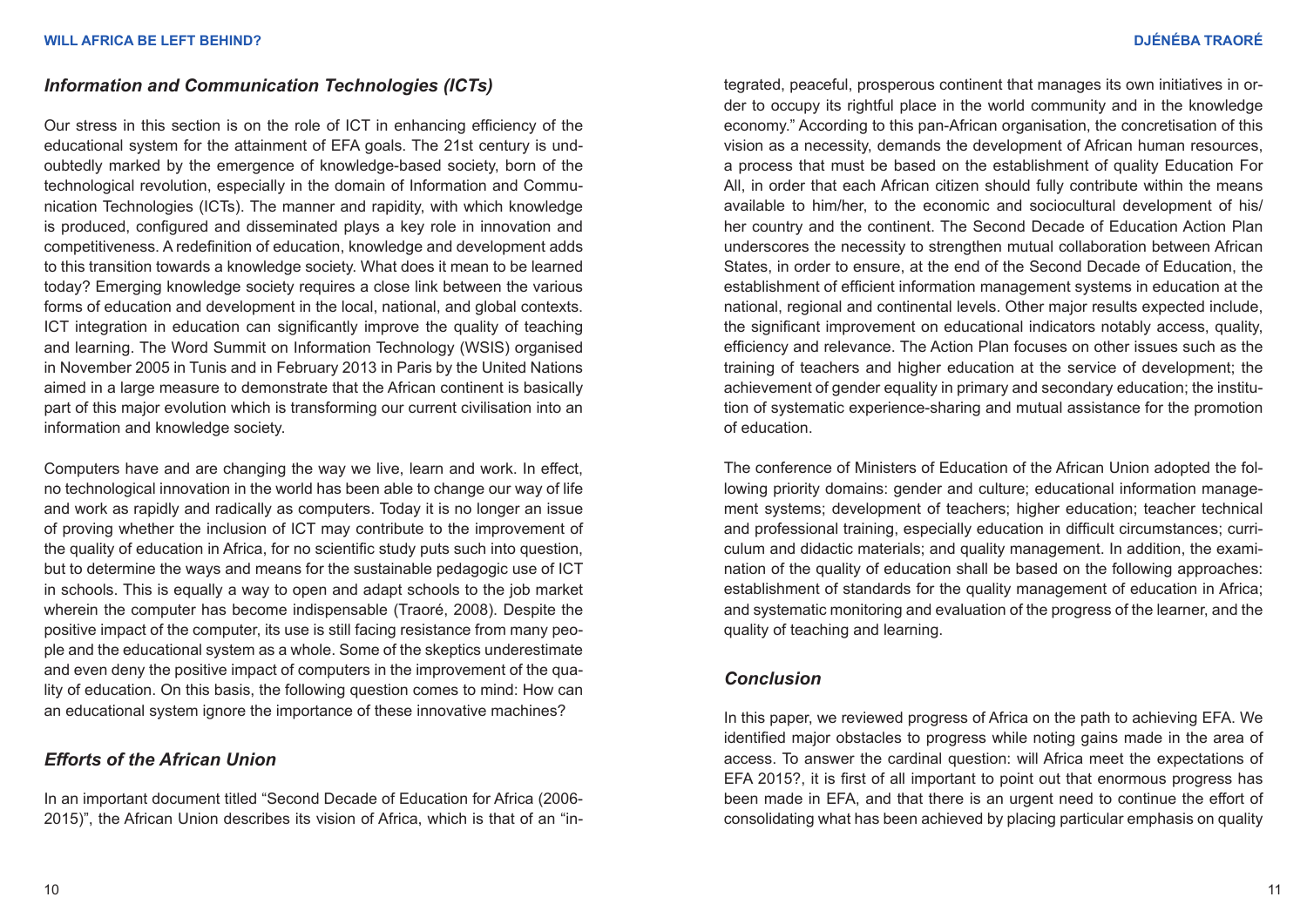while not neglecting quantity. In this light, it would be important to make allusion to the capacity of an educational system to handle innovations and social changes. Scientific research is indispensable for change and many reflections in this regard have enabled the introduction of strategic innovations at the primary level in order to improve the quality of education. For instance, people are increasingly talking of the New Pedagogic Approach (NPA), Competence-Based Approach (CBA) and Compensatory Teaching as new elements in the fight against the internal inefficiency of primary education. For an emerging Africa, it is crucial to take into consideration in research programmes, African realities in the social, cultural, economic, linguistic and psychological contexts with emphasis on application. Professionalism has become sine qua non to render education more attractive. For quality education, we are obliged to take teachers into consideration for they occupy an important place in the delivery of quality education. Such would ensure an improved internal efficiency of the educational system. Lastly, in order to ensure success at the level of consolidation of what has been achieved and to reach the goals of EFA by 2015, it would be important to include in the educational process, a quality monitoring and evaluation mechanism. Will Africa be able to rise to this huge challenge by the deadline of 2015? We will have to wait and see.

### *Bibliography*

Kaké, I. B., 1978. Les Noirs de la diaspora. Libreville: Editions Lion.

Ki-Zerbo, J., 1976. Histoire de l'Afrique Noire d'hier à demain. 2è édition. Paris: Editions Hatier.

Traoré, D., 2007. Intégration des TIC dans l'éducation au Mali - Etat des lieux, enjeux et évaluation. Distances et Savoirs, 2007/1, Vol. 5.

Traoré, D., 2008. Quel avenir pour l'usage pédagogique des TIC en Afrique subsaharienne? Available at: [http://www.rocare.org/ChangingMindsets/pdf/](http://www.rocare.org/ChangingMindsets/pdf/ch13-ICTandChangingMindset.pdf) [ch13-ICTandChangingMindset.pdf.](http://www.rocare.org/ChangingMindsets/pdf/ch13-ICTandChangingMindset.pdf) [Accessed 26.03.2013].

UNESCO, 2008. Le Rapport Mondial de Suivi sur l'Education pour tous. Paris: UNESCO.

UNESCO, 2003/4. EFA Global Monitoring Report: Gender and Education for All. Available at: http://unesdoc.unesco.org/images/0013/001325/132513e.pdf[.](http://www.rocare.org/ChangingMindsets/pdf/ch13-ICTandChangingMindset.pdf)  [Accessed 26.03.2013].

UNESCO, 2011. Education for All Global Monitoring Report. Paris: UNESCO.